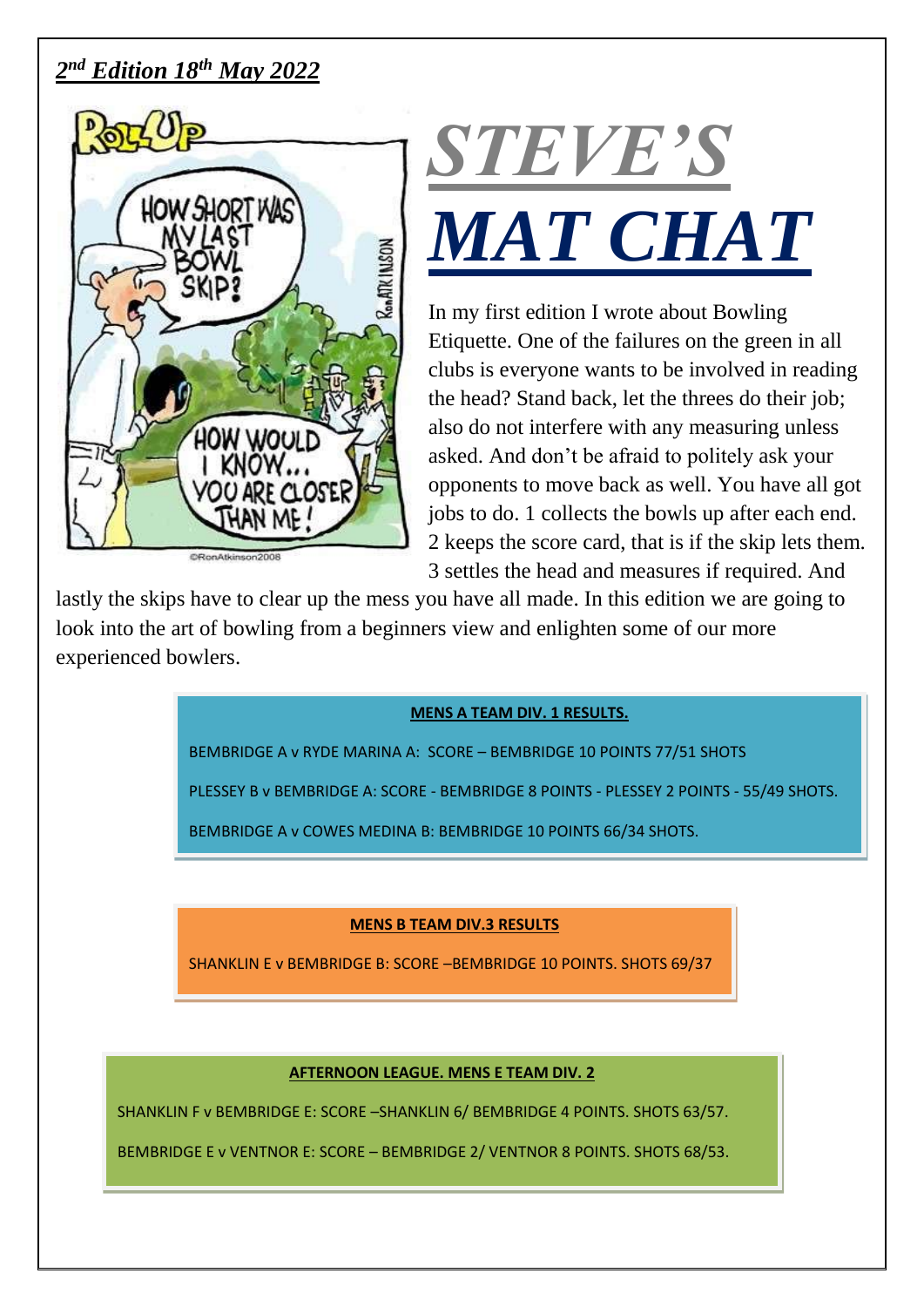#### **LADIES A TEAM**

BEMBRIDGE A v VENTNOR A Bembridge WIN 47-31 SHOTS **BEMBRIDGE 6 POINTS.**

BEMBRIDGE A v SHANKLIN B Bembridge WIN 37 -35 SHOTS **BEMBRIDGE 4 POINTS.**

#### **LADIES B TEAM**

BEMBRIDGE B v SHANKLIN D AWAY

Bembridge Win 48 Shots - 26 Shots

**6 Pts Bembridge**

#### **MENS COUNTY PAIRS**

Peter Swinfield & Colin Greer won against a team from Ryde

#### **LADIES EVENING LEAGUE**

**Unfortunately their game v Sandown was cancelled as Sandown have withdrawn from the competition**

#### **LADIES CHAMPS OF CHAMPS**

Maggie Lawley representing Bembridge played Carol Bray of Totland. It was a tight game that could of gone either way but unfortunately Maggie lost 21 - 18

#### **LADIES COUNTY SNR 4'S**

**Unfortunately both Bembridge teams lost, lots more county games to play so good luck everyone**

**The new Evening Club night has started on Wednesdays. Unfortunately there have been men's and ladies matches clashing but we still managed to see a number of willing players. Hopefully as the weather improves more will turn out.**

**The Monday roll up open to men and ladies is proving successful. Lovely to see so many turn up. Come and join us.** 

Good news for some, bad news for others. Bowls Isle of Wight have called a ballot from all clubs and all have voted 6 to 3 to retain the wearing of greys for the remainder of the season. As we are on the subject of bowls clothing and our new shirts will hopefully be arriving in the near future. How about the club having blue trousers, like Bowls England are promoting. They will sit nicely with our new shirts. I will say quite a few ladies are up for this. Comments welcome.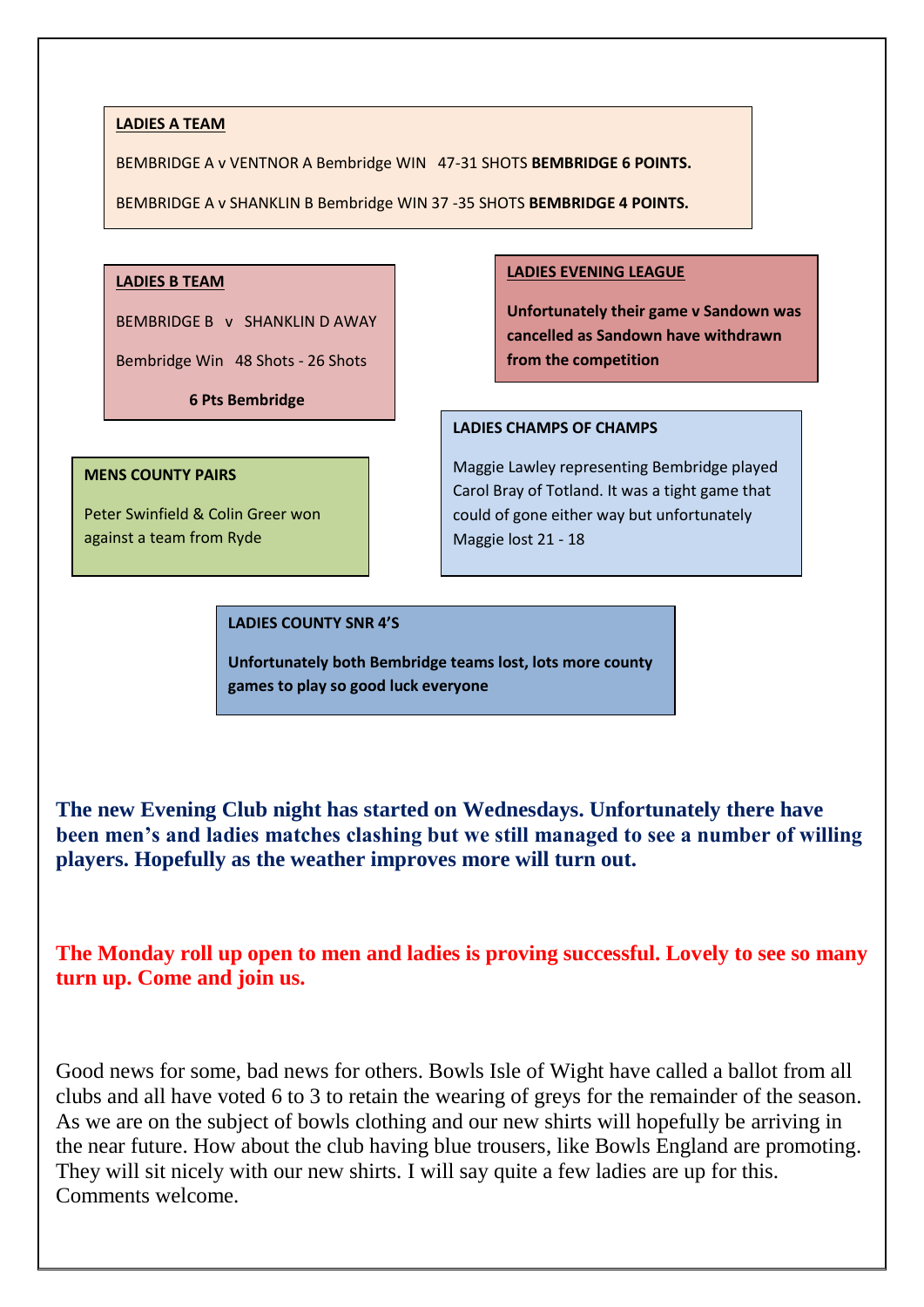# *THE ART OF BOWLING FOR ALL*

As a new bowler you are not often required to make judgements on how your team mates should play. Beginners often play as leads in either triples or 4s. This means we can practice playing without having to worry too much about tactics or our influence on a game once we have played our bowls.

As we get more exposure you will eventually be asked to play in more senior roles, supporting the team's skip – or possibly even skipping yourself!

There are many new skills required for this, and none are quite as daunting as reading a head, and recommending what shot should be played next.

Whilst the pressure is on the skip to play the shot correctly, it is vitally important they have all the information and guidance to make the correct decision.

This article is for beginners who are just starting out. By digesting this you should get a good idea on where to start, and hopefully miss a few of the beginner errors.

# **What is "reading the head"?**

In its basic meaning of "reading the head" is the ability to understand the state of the game, and how it might change over the next couple of shots.

This goes beyond a simple "who is up and who I down" but goes further towards who may BECOME up or down.

# **The state of the head**

The head is often made up of three general areas. Understanding what each section means can help you understand what will be needed

## **Front**

This section is what is in front of the bowler about to take a shot, and the bowl will have to pass through this section before reaching the jack.

The important factors would include: \*Any shots that are blocking a hand \*If a shot is blocking a hand, is it for, or against. \*If a bowl was hit, how likely is it that it will end up near the jack, or count as a shot?

# **The jack**

The jack area will naturally draw your attention. This is where (hopefully) you have drawn the most shots to.

The important factors would include:

- Which bowl is shot
- How many second shots are there

# **Back**

This covers the whole area behind the jack, including the ditch. If there is any movement in the head it is likely to move back here!

Important factors include: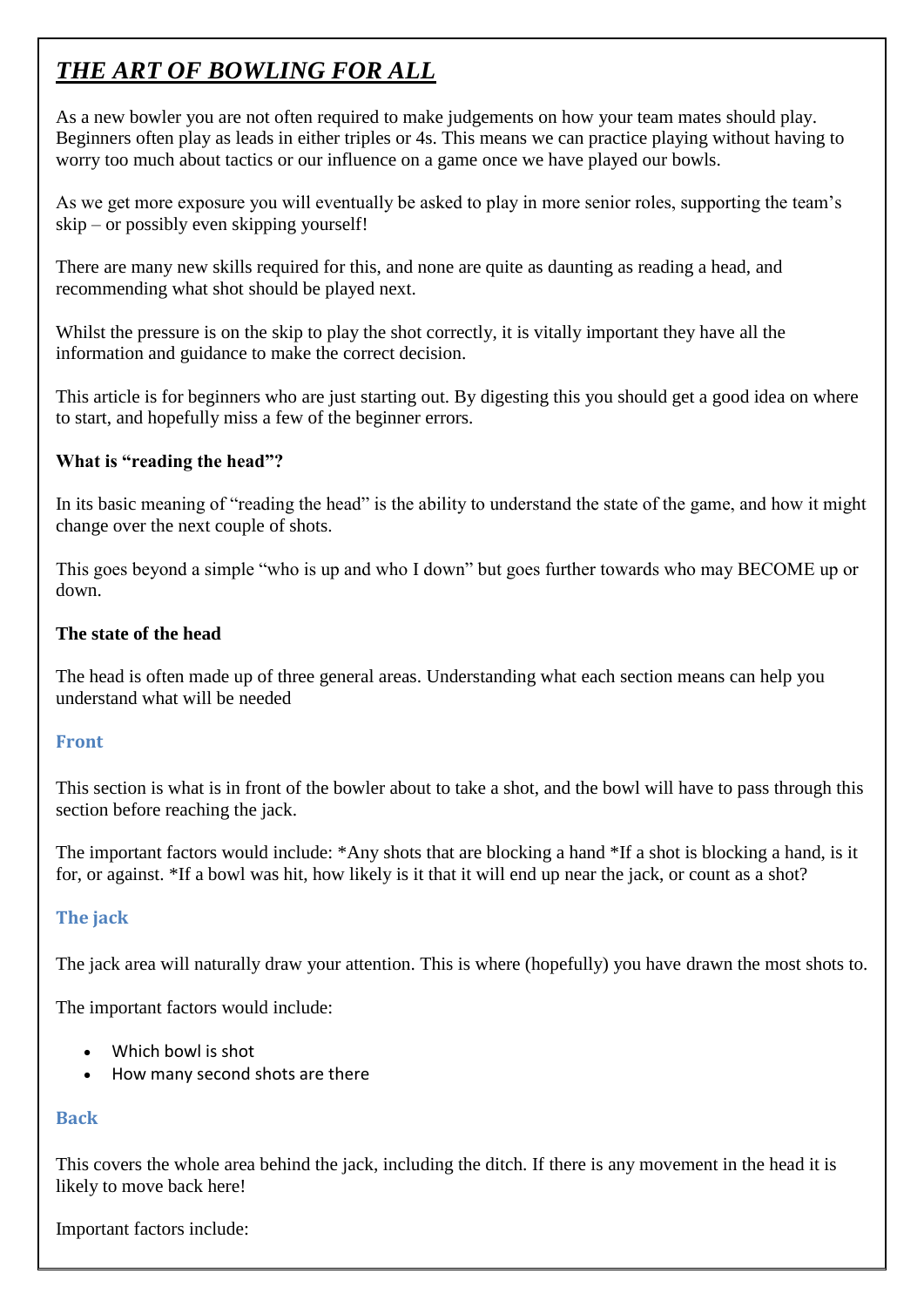- How many (if any) bowls do we have at the back
- Are there large groupings of bowls from one team? \* If the jack moved here how many shots could be gained/lost
- Who has the "best back". If the jack moved beyond all the bowls, this will become the shot

#### **Shots available**

Once you have an idea on the state of the head it's time to start considering what shot you think should be played.

It's best to start with a broad idea on what you want to achieve and then narrow down to the specifics of how it should be played.

Here we outline the three types of shots, and why you would want to play them.

#### **Draw**

The draw shot is played to land on the jack. It will preferably not alter what is already in play. You can play the draw shot from any game position (if you are either up or down shots). This is to either add to the shots you already have, or to cut down shots that are against.

If you are trying to cut down shots it is usually preferred to play the draw if the shots are spread out. If you are down a 3 or 4 shots and they are all within a foot, your chances of cutting down with a draw are slim. Weighted shots would be a better idea, if at all possible.

## **Weight**

This is a more aggressive move, where the bowl is played heavier than a draw shot. This extra weight may just be a yard longer than the jack, or could be enough to send the [bowl flying into the ditch.](https://www.jackhighbowls.com/help/lawn-bowls-rules-when-the-jack-is-in-the-ditch/)

This shot can be played for the same reasons as a draw, where you are either looking to remove shots or, to gain extra shots.

Weighted shots are played with the aim of either hitting and removing the opponent's bowls, or moving the jack to a more preferred spot at the back of the head.

Weighted shots should be played with care, as they are just as likely to remove your own bowl as they are an opponent. Whether you play this style of shot will come down to how aggressively you want to play, and how confident you are playing it.

## **Cover**

This is a similar shot to a draw, but the target will be somewhere other than the jack.

This is usually when you are up multiple shots and you anticipate your opponent will drive.

You will want to play this shot to a spot where you think the jack will move to.

Care should be taken when playing covering shots as extra weight will be applied to the shot. Whilst it isn't the aim for the bowl to be played into the jack area of the head, a narrow shot could cause some damage.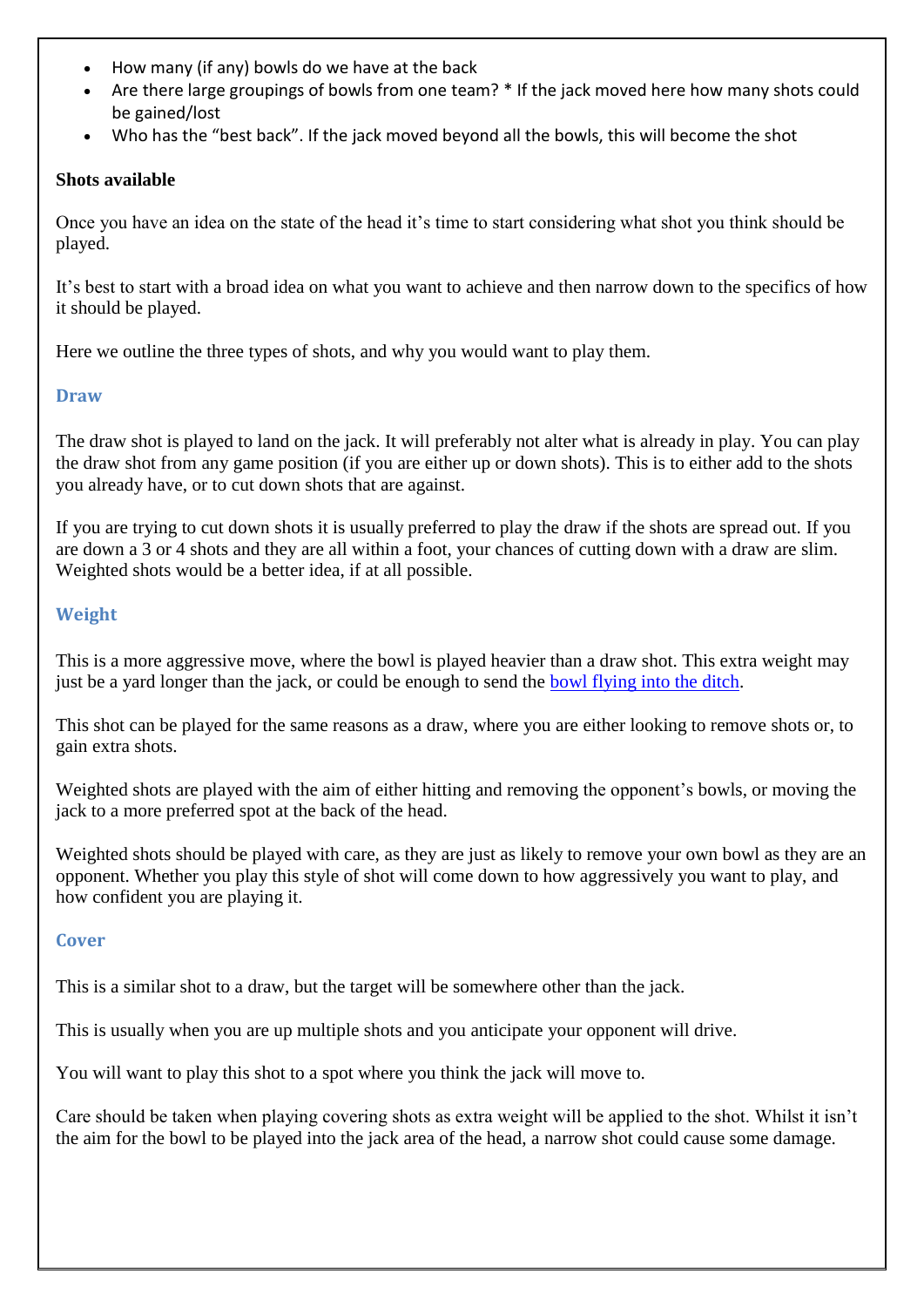#### **Questions to ask yourself**

Before selecting a shot to play it's important to be clear what you are trying to achieve. Not only with the next shot, but also in the context with the end, and the game as a whole.

Below are a couple of questions to ask yourself when you've selected a shot. If it matches the answers then you can be confident it is the right thing to do.

## **What is the state of the game?**

This goes beyond the basic "are we winning or losing? This is centred on how important each shot is to you, and what risks you are willing to take. Examples are: Down by 5 with 2 ends to play. In this situation you will need to be aggressive to get any shots as time is running out Up by 5 with 2 ends to play. This is all about game management, and preventing your opponent getting a big score. Dropping 1 shot is a good outcome here, so no need to play any big risky shots, you've won 3 ends on the bounce. You will want to keep that run going. Just getting one shot will keep the jack away from your opponent. You don't need to take any extra risks. You've lost 3 ends on the bounce. You may want to play slightly more aggressively to get the jack back. It may be worth the risk of dropping a shot of you have a chance to win the end and get the jack back

# **What do I stand to gain?**

If the shot is played correctly how many shots can be gained? Or what advantage will be gained if you are covering shots?

## **What do I stand to lose?**

If the shot goes wrong what can be lost? This is the biggest risk factor and should be considered when weighing up against the game situation and what you could potentially gain.

## **Is this the time to play it?**

If you have a few shots left to play, you may want to go for a lower risk option first. If these fail a higher risk option may be the best call.

Also consider what will be left in the head after your shot. If the shot you play leaves you holding a couple of shots, but is spread over a wide area it will give your opponent a chance to cut down or take the shot again. It is best to leave these aggressive shots to the last shot, to not give your opponent a chance to react.

## **Important factors**

There are other factors to consider when making your final shot selection. These are the unique situational, environmental and player specific factors which need to be thought through. These could include:

How is the green playing? Can you draw around short bowls? Is one hand more consistent for drawing? What kind of shots is your skip good at? Don't ask your skip to play a hard weight shot if he's not very good at them.

How confident are you in his ability to make the shot? Everyone has off days. Sometimes we are on fire and you can push what is possible

How is the opposite skip playing? If they are not, a more aggressive shot could work if the opposition can't capitalise on any mistakes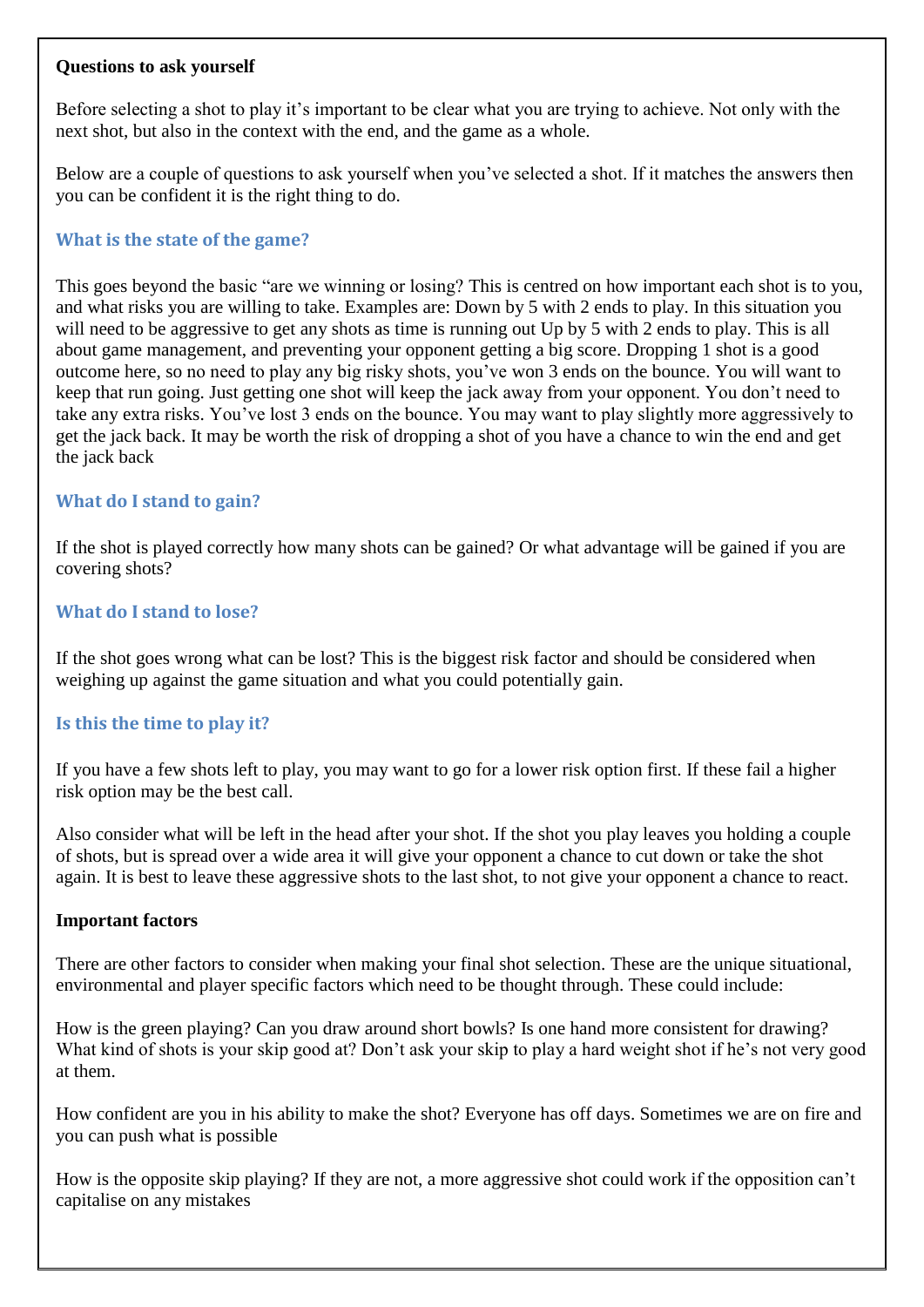## **Examples**

Here are a couple of basic examples to show how this thinking may play out. For simplicity we are using the scenario of a game of singles with one shot for each bowler left.

When I describe a forehand and a backhand, it's assumed that this is from the point of view of a right handed bowler.

For each example we will consider each if the three shot types, and weigh up the possible gains and losses.

Remember that there is no "right or wrong" in these examples. The final call will always be unique to the players and environment involved.

In this position we are holding two, but we have no back bowls. Draw

By playing the draw to the jack we have an opportunity to draw a third shot.

There is little danger as our opposition's shot is behind the jack, so unlikely to knock it in for the shot. The only danger is knocking the jack back to the waiting bowls.

# *Weight*

There is a chance for 3 or 4 shots if the opposing shot is removed.

It would also result in the last shot going in behind the head if successful, giving some coverage to the back bowls.

There is a danger that if the line is too tight and the two shots are disturbed we would lose the shot.

## *Cover*

By drawing a shot around the head you can cover the back position.

Our opponent will likely drive, this means any jack movement would result in it moving into this area.

This shot does require the extra weight to get around the head, so line would be important. A tight line would disturb the two shots.

In this position we are holding two, but we have no back bowls.

## *Draw*

By playing the draw to the jack we have an opportunity to draw a third shot.

There is little danger as our opposition's shot is behind the jack, so unlikely to knock it in for the shot. The only danger is knocking jack back to the waiting bowls.

# *Weight*

There is a chance for 3 or 4 shots if the opposing shot is removed. It would also result in the last shot going in behind the head if successful, giving some coverage to the back bowls. There is a danger that if the line is too tight and the two shots are disturbed we would lose the shot.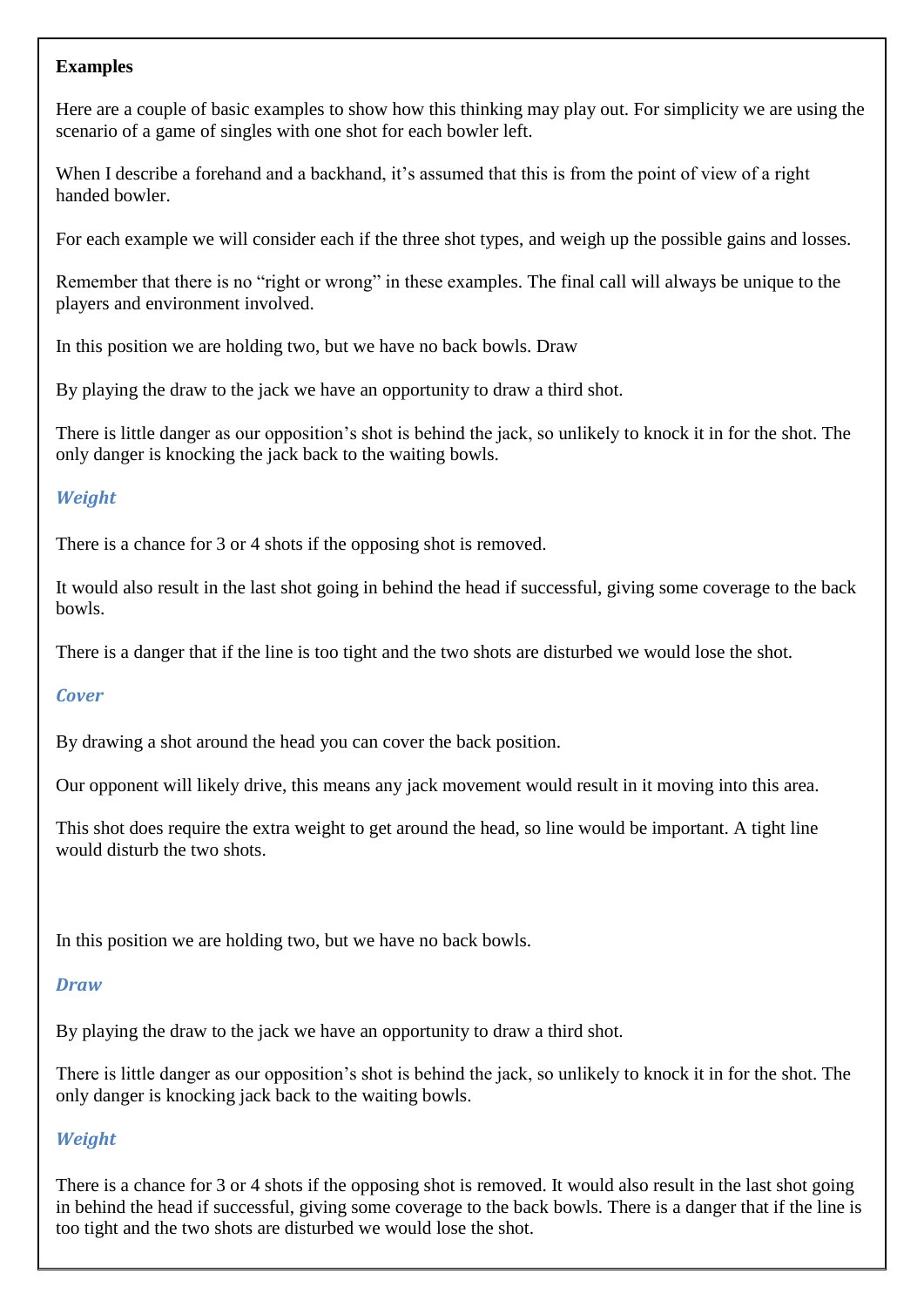#### *Cover*

By drawing a shot around the head you can cover the back position.

Our opponent will likely drive, this means any jack movement would result in it moving into this area.

This shot does require the extra weight to get around the head, so line would be important. A tight line would disturb the two shots.

In this situation we are down 2 shots, with one short bowl and one back bowl.

#### *Draw*

There is the option to play the draw on the forehand.

We can gain the shot by playing dead weight, or by resting on to one of the shot bowls. At most we will score just the one.

We could miss the draw, giving our opposition the chance to draw a third, or if played in-correctly we could accidentally removing our own closest bowl, giving our opponent three, with the chance of a forth to come.

## *Weight*

A weighted shot could be played on either hand.

In the best case scenario we could remove both shots if we play on the backhand. A weighted shot onto the front shot bowl could cannon it into the second shot, removing both. If played on this hand we could also move the jack back towards our own back bowl. In each of these scenarios we could gain 1-3 shots.

If we miss we are giving our opponent the chance to draw a third.

#### *Cover*

As we are down shots, and we already have a bowl covering the opposing back bowl, there is no coverage shot available.

In this situation it is a measure for shot, and both you and your opponent have strong second bowls and a covering back bowl.

## *Draw*

You could try drawing the shot, but there is very little room

It's also not clear which hand would be best as any movement could move the jack to an opponent bowl.

## *Weight*

A slightly weighted shot could either remove the nearest opponent bowl, or if the line isn't quite right, it could bump our nearest up to take the shot.

In this situation we are down 2 shots, with one short bowl and one back bowl.